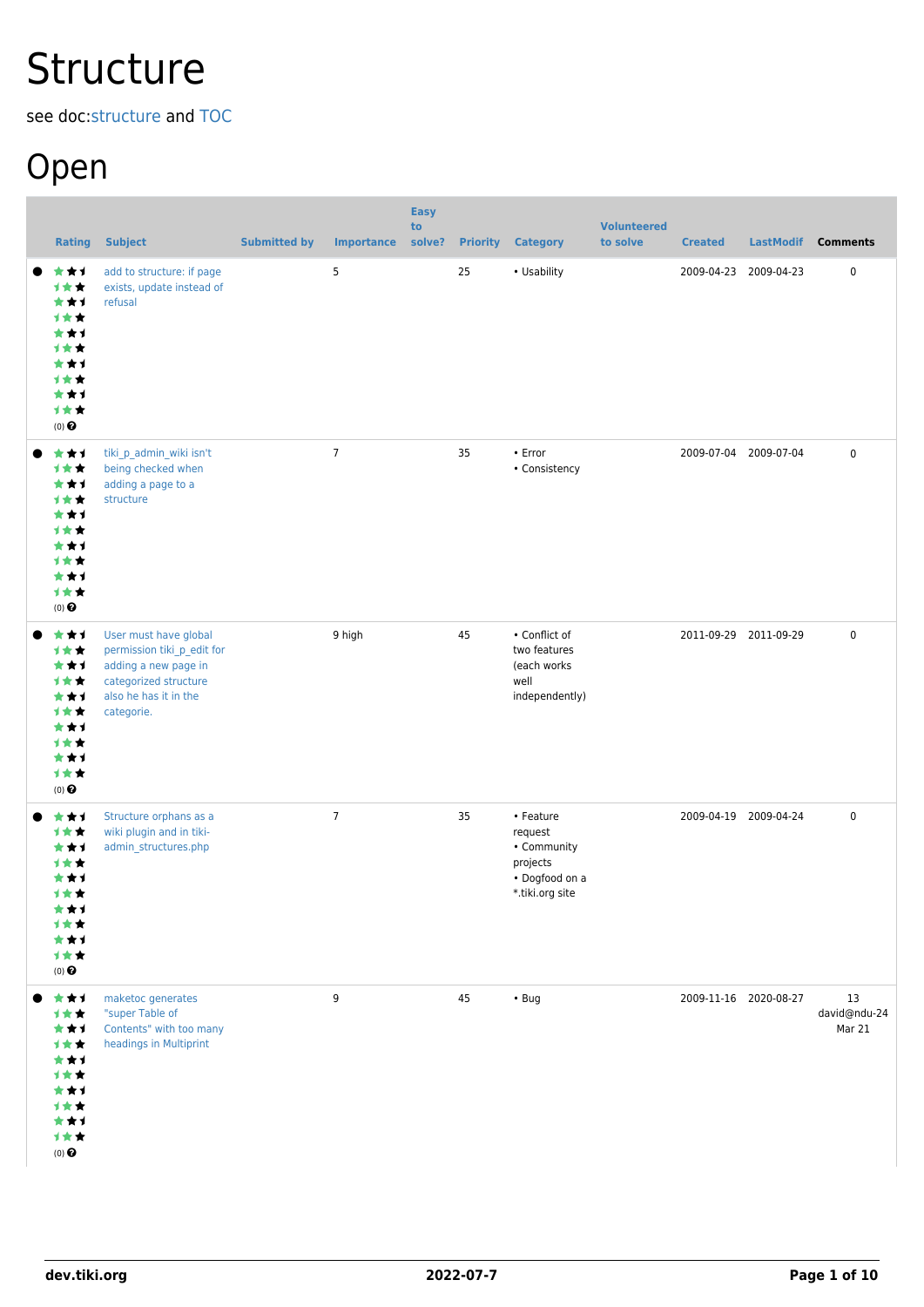| <b>Rating</b>                                                                                 | <b>Subject</b>                                                                                                                                 | <b>Submitted by</b>               | <b>Importance</b> | <b>Easy</b><br>to<br>solve? |    | <b>Priority Category</b>                                               | <b>Volunteered</b><br>to solve | <b>Created</b> |                       | LastModif Comments                       |
|-----------------------------------------------------------------------------------------------|------------------------------------------------------------------------------------------------------------------------------------------------|-----------------------------------|-------------------|-----------------------------|----|------------------------------------------------------------------------|--------------------------------|----------------|-----------------------|------------------------------------------|
| ***<br>计女女<br>***<br>计女女<br>***<br>计女女<br>***<br>1★★<br>***<br>计女女<br>$(0)$ $\odot$           | User with permission<br>tiki_p_edit in a certain<br>categorie is not allowed<br>to add a page in a<br>structure assigned to<br>that structure. |                                   |                   |                             | 25 | • Conflict of<br>two features<br>(each works<br>well<br>independently) |                                |                | 2011-09-29 2011-09-29 | 0                                        |
| ***<br>计女女<br>***<br>计女女<br>***<br>计女女<br>***<br>计女女<br>***<br>计女女<br>$(0)$ $\Theta$          | To show Links with no<br>Permission for anonym -<br>turns external Sitemap<br>creation in a disasterarea<br>302                                | artbody                           | $\overline{7}$    | 5                           | 35 | • Usability<br>• Feature<br>request                                    |                                |                | 2009-04-07 2013-11-04 | $\pmb{0}$                                |
| ***<br>计女女<br>***<br>计女女<br>***<br>1★★<br>***<br>1★★<br>***<br>计女女<br>$(1)$<br>$\pmb{\Theta}$ | Integrate with Joomla!<br><b>CMS</b>                                                                                                           | baijianpeng                       | $\overline{2}$    |                             | 10 | • Feature<br>request                                                   |                                |                | 2008-11-19 2008-12-19 | $\mathbf{1}$<br>marclaporte-06<br>Dec 08 |
| ***<br>计女女<br>***<br>计女女<br>***<br>1★★<br>***<br><b>1**</b><br>***<br>计女女<br>$(0)$ $\odot$    | Structure inserted in<br>page is not displayed<br>unless you specify it                                                                        | Bernard Sfez /<br>Tiki Specialist | 6                 | 5                           | 30 | • Dogfood on a<br>*.tiki.org site<br>• Consistency                     |                                |                | 2018-11-20 2019-01-22 | $\mathbf{1}$<br>Jyhem-05 Feb<br>19       |
| ***<br>计女女<br>***<br>计女女<br>***<br>计女女<br>***<br>1★★<br>***<br>计女女<br>$(0)$ $\odot$           | <b>Tikiwiki Book</b>                                                                                                                           | Carsten<br>Aevermann              | 8                 |                             | 40 | • Feature<br>request<br>• Dogfood on a<br>*.tiki.org site              |                                |                | 2010-07-20 2010-07-20 | 0                                        |
| ***<br>计女女<br>***<br>1★★<br>***<br>1★★<br>***<br>计女女<br>***<br>计女女<br>$(0)$ $\Theta$          | "Open page as structure"<br>seems to be broken                                                                                                 | Gary<br>Cunningham-Lee            | 8                 |                             | 40 | • Regression                                                           |                                |                | 2017-01-16 2017-01-16 | $\overline{2}$<br>tripspec-09<br>Feb 17  |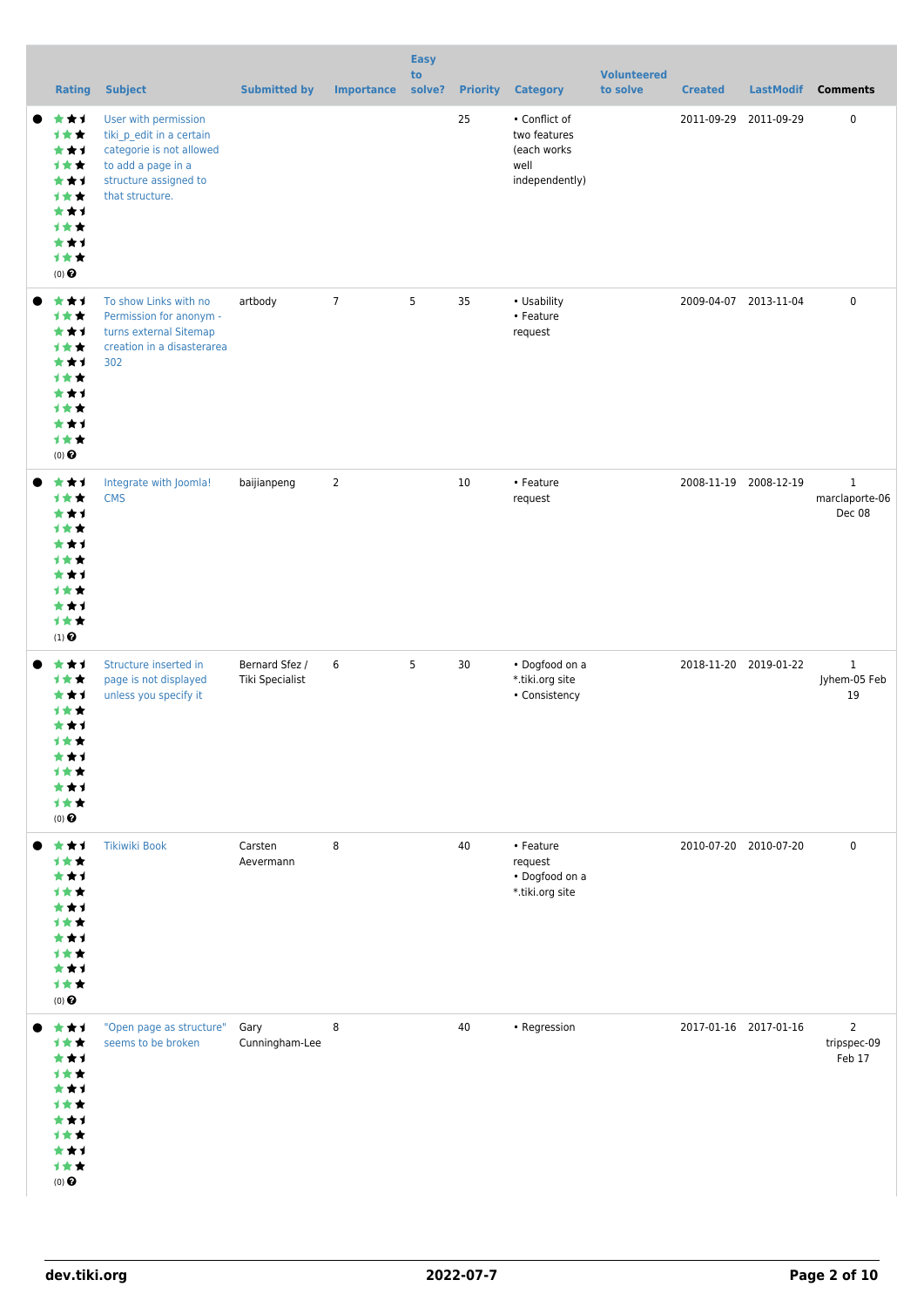| <b>Rating</b>                                                                                 | <b>Subject</b>                                                                                  | <b>Submitted by</b> | Importance     | <b>Easy</b><br>to<br>solve? |    | <b>Priority Category</b>                                               | <b>Volunteered</b><br>to solve | <b>Created</b>        | <b>LastModif</b> | <b>Comments</b>                          |
|-----------------------------------------------------------------------------------------------|-------------------------------------------------------------------------------------------------|---------------------|----------------|-----------------------------|----|------------------------------------------------------------------------|--------------------------------|-----------------------|------------------|------------------------------------------|
| ***<br>计女女<br>***<br>计女女<br>***<br>1★★<br>***<br>计女女<br>***<br>计女女<br>$(0)$<br>$\pmb{\Theta}$ | Plugin to display the toc<br>of a selected page.                                                | costamojan          | 1 low          |                             | 5  | • Feature<br>request<br>$\bullet$ Patch                                |                                | 2011-03-24 2012-01-26 |                  | $\mathbf 0$                              |
| ***<br>计女女<br>***<br>计女女<br>***<br>计女女<br>***<br>计女女<br>***<br>计女女<br>$(0)$<br>$\pmb{\Theta}$ | mpdf: Print Structure -><br>issues with {lastmod},<br>{PageTitle} not shown in<br>footer/header | David Bensel        | 5              | 5                           | 25 | $\cdot$ Bug                                                            |                                | 2020-08-17 2020-08-19 |                  | $\overline{2}$<br>david@ndu-24<br>Mar 21 |
| ***<br>计女女<br>***<br>计女女<br>***<br>计女女<br>***<br>计女女<br>***<br>计女女<br>$(0)$<br>$\pmb{\Theta}$ | <b>Structure TOC with</b><br>bullets and numbers                                                | David Bensel        | 5              | 5                           | 25 | $\cdot$ Bug                                                            |                                | 2020-08-19 2021-03-25 |                  | $\overline{4}$<br>david@ndu-25<br>Mar 21 |
| ***<br>计女女<br>***<br>1★★<br>***<br>计女女<br>***<br>计女女<br>***<br>计女女<br>$(0)$<br>$\pmb{\Theta}$ | problems when adding a<br>structure to a structure                                              | demwz1              | 5              |                             | 25 | $\cdot$ Error                                                          |                                | 2010-01-04 2010-01-04 |                  | $\mathbf 0$                              |
| ***<br>计女女<br>***<br>计女女<br>***<br>计女女<br>***<br>计女女<br>***<br>计女女<br>$(0)$<br>$\pmb{\Theta}$ | Structure order in<br>wikipage messed up                                                        | DesertWolf          | $\overline{7}$ |                             | 35 | $\cdot$ Error<br>• Usability                                           |                                | 2008-11-25 2009-09-10 |                  | $\mathbf 0$                              |
| ***<br>计女女<br>***<br>计女女<br>***<br>计女女<br>***<br>计女女<br>***<br>计女女<br>$(0)$<br>$\pmb{\Theta}$ | Structures don't get SEF<br>links when SEF is<br>enabled                                        | DesertWolf          | 6              |                             | 30 | • Conflict of<br>two features<br>(each works<br>well<br>independently) |                                | 2010-04-28 2010-04-28 |                  | 0                                        |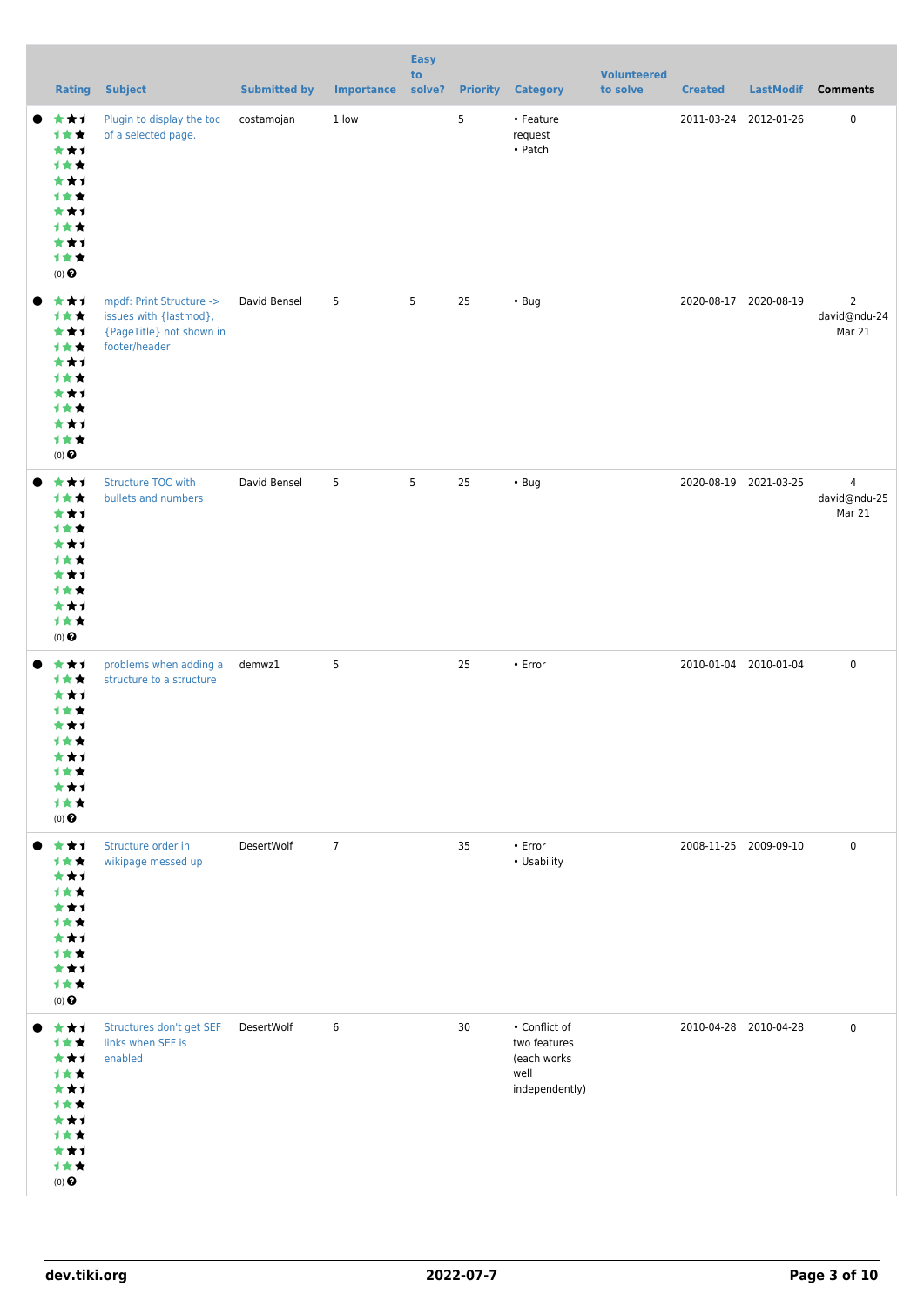| <b>Rating</b>                                                                       | <b>Subject</b>                                                                                   | <b>Submitted by</b> | <b>Importance</b> | <b>Easy</b><br>to<br>solve? |    | <b>Priority Category</b>                                                                         | <b>Volunteered</b><br>to solve | <b>Created</b> | LastModif Comments    |                                          |
|-------------------------------------------------------------------------------------|--------------------------------------------------------------------------------------------------|---------------------|-------------------|-----------------------------|----|--------------------------------------------------------------------------------------------------|--------------------------------|----------------|-----------------------|------------------------------------------|
| ***<br>***<br>***<br>1★★<br>***<br>1★★<br>***<br>计女女<br>***<br>1★★<br>$(0)$ $\odot$ | I10n: create (sub-)page<br>from<br>structure/breadcrumb<br>bar doesn't get into the<br>structure | DesertWolf          | 5                 |                             | 25 | • Error<br>• Usability<br>• Conflict of<br>two features<br>(each works<br>well<br>independently) |                                |                | 2011-01-12 2011-01-12 | $\mathbf{1}$<br>bruno.rossi-01<br>Feb 11 |
| ***<br>1★★<br>***<br>1★★<br>***<br>1★★<br>***<br>1★★<br>***<br>1★★<br>$(0)$ $\odot$ | <b>Module Switch Language</b><br>changes language of<br>multilingual structure                   | DesertWolf          | $\overline{7}$    |                             | 35 | • Conflict of<br>two features<br>(each works<br>well<br>independently)                           |                                |                | 2011-05-16 2011-05-16 | $\mathbf 0$                              |
| ***<br>1★★<br>***<br>1★★<br>***<br>计女女<br>***<br>计女女<br>***<br>1★★<br>$(0)$ $\odot$ | info box for wiki                                                                                | Donnyaz             | 10 high           | $\overline{2}$              | 20 | $\bullet$<br>Documentation<br>(or Advocacy)                                                      |                                |                | 2017-01-30 2017-01-30 | $\mathbf{1}$<br>Bsfez-31 Jan<br>17       |

« 1 (current) [2](https://dev.tiki.org/tiki-print.php?tr_sort_mode1=f_54_asc&page=Structure&tr_offset1=20)

[3](https://dev.tiki.org/tiki-print.php?tr_sort_mode1=f_54_asc&page=Structure&tr_offset1=40)

[4](https://dev.tiki.org/tiki-print.php?tr_sort_mode1=f_54_asc&page=Structure&tr_offset1=60)

[»](https://dev.tiki.org/tiki-print.php?tr_sort_mode1=f_54_asc&page=Structure&tr_offset1=20)

## Pending

|             | <b>Rating</b>                                                                              | <b>Subject</b>                                                            | <b>Submitted by</b>    | <b>Importance</b> | <b>Easy</b><br>to<br>solve? | <b>Priority</b> | <b>Category</b>                     | <b>Volunteered</b><br>to solve | <b>Created</b> | <b>LastModif</b> | <b>Comments</b> |
|-------------|--------------------------------------------------------------------------------------------|---------------------------------------------------------------------------|------------------------|-------------------|-----------------------------|-----------------|-------------------------------------|--------------------------------|----------------|------------------|-----------------|
| $\mathbf o$ | ***<br>计女女<br>***<br>1★★<br>***<br><b>1**</b><br>***<br>计女女<br>***<br>计女女<br>$(0)$ $\odot$ | Current<br>page in<br>structures<br>breadcrumb<br>should not<br>be a link | Gary<br>Cunningham-Lee | 7                 | 8                           | 56              | • Usability<br>• Feature<br>request |                                | 2019-04-03     | 2022-01-06       | 0               |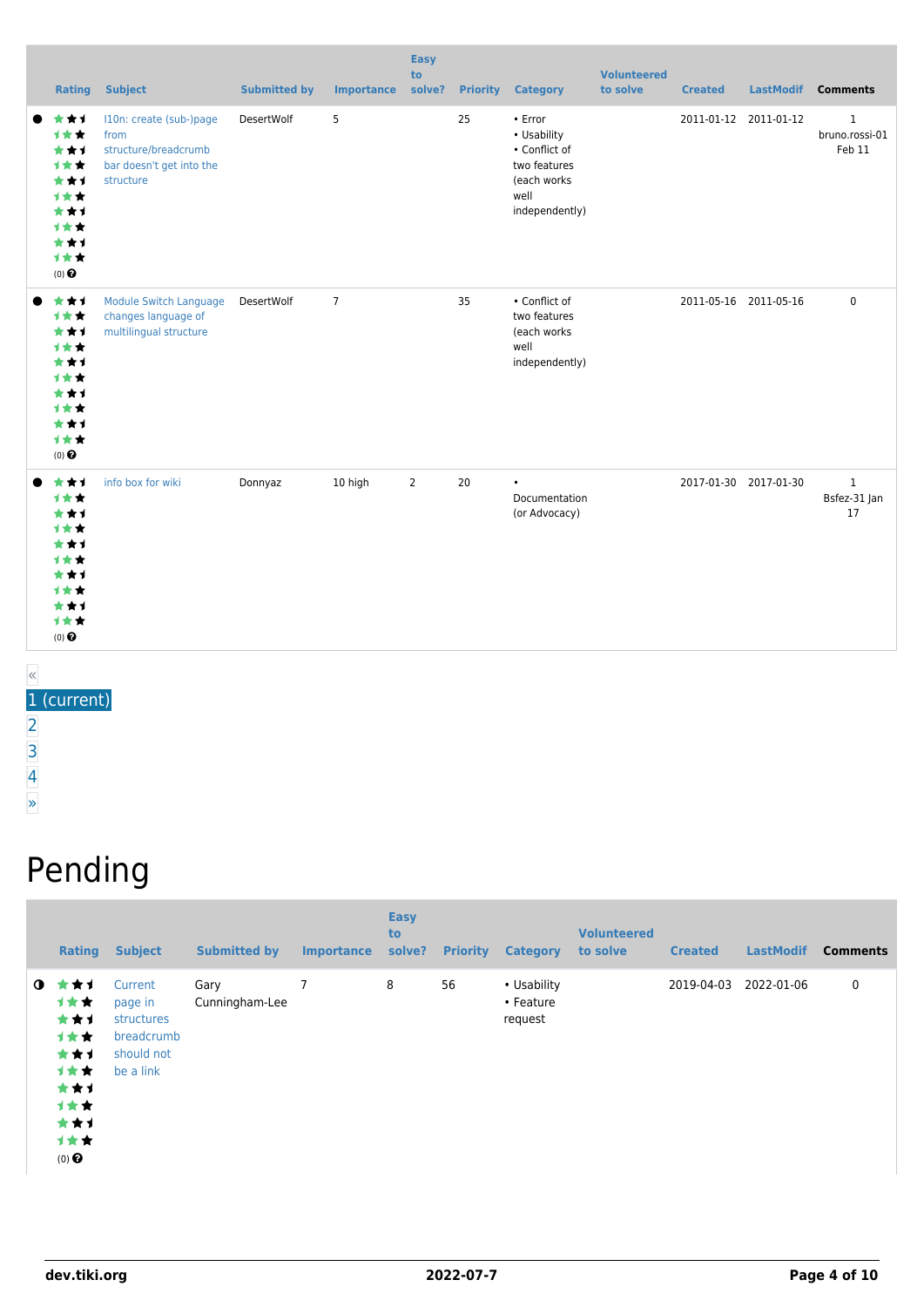|           | <b>Rating</b>                                                                                         | <b>Subject</b>                                                                        | <b>Submitted by</b> | <b>Importance</b> | <b>Easy</b><br>to<br>solve? | <b>Priority</b> | <b>Category</b>                                            | <b>Volunteered</b><br>to solve                | <b>Created</b> | <b>LastModif</b>      | <b>Comments</b>                       |
|-----------|-------------------------------------------------------------------------------------------------------|---------------------------------------------------------------------------------------|---------------------|-------------------|-----------------------------|-----------------|------------------------------------------------------------|-----------------------------------------------|----------------|-----------------------|---------------------------------------|
| $\bullet$ | ***<br>计女女<br>***<br>计女女<br>***<br>计女女<br>***<br>1★★<br>***<br>计女女<br>$(0)$ $\odot$                   | Category<br>Permissions<br>not taken<br>care<br>properly for<br>showing<br>wiki pages | rodrigososa         | 9 high            |                             | 45              | • Error<br>• Support<br>request<br>$\bullet$<br>Regression |                                               | 2010-12-30     | 2011-10-08            | 4<br>arild-08 Oct<br>$11\,$           |
| $\bullet$ | 女女子<br>计女女<br>***<br>计女女<br>***<br>计女女<br>***<br>计女女<br>***<br>计女女<br>$(0)$ $\odot$                   | <b>Structure</b><br>does not<br>save<br>changes on<br>15.5 LTS                        | EmmArrBee           | 8                 |                             | 40              | • Error                                                    |                                               | 2018-03-08     | 2018-03-12            | 8<br>Bsfez-16<br>Mar 18               |
| $\bullet$ | ***<br>计女女<br>***<br>计女女<br>***<br>计女女<br>***<br>计女女<br>***<br>计女女<br>$(0)$ $\odot$                   | admin user<br>doesn't<br>have<br>permission<br>to edit<br>structures<br>by default    | EricIsGood          | 6                 |                             | 30              | • Usability                                                |                                               |                | 2008-11-01 2008-11-01 | $\mathbf 0$                           |
|           | $0$ $\star\star\star$<br>计女女<br>***<br>计女女<br>***<br>计女女<br>***<br>计女女<br>***<br>计女女<br>$(0)$ $\odot$ | Wishlist<br>Item for a<br>structure<br>template<br>functionality                      | ancientwizard       |                   |                             | 25              | request                                                    | • Feature ancientwizard 2007-07-25 2007-07-26 |                |                       | 1<br>xavidp-15<br>Jan 09              |
|           | $0$ $\star\star\star$<br>计女女<br>***<br>计女女<br>★★1<br>计女女<br>***<br>计女女<br>***<br>计女女<br>$(0)$ $\odot$ | php option<br>$"\&b"$<br>does not<br>work with<br>"structure"                         | nuhets              |                   |                             | 25              | · Usability nuhets                                         |                                               |                | 2008-01-30 2008-02-21 | $\overline{2}$<br>nuhets-21<br>Feb 08 |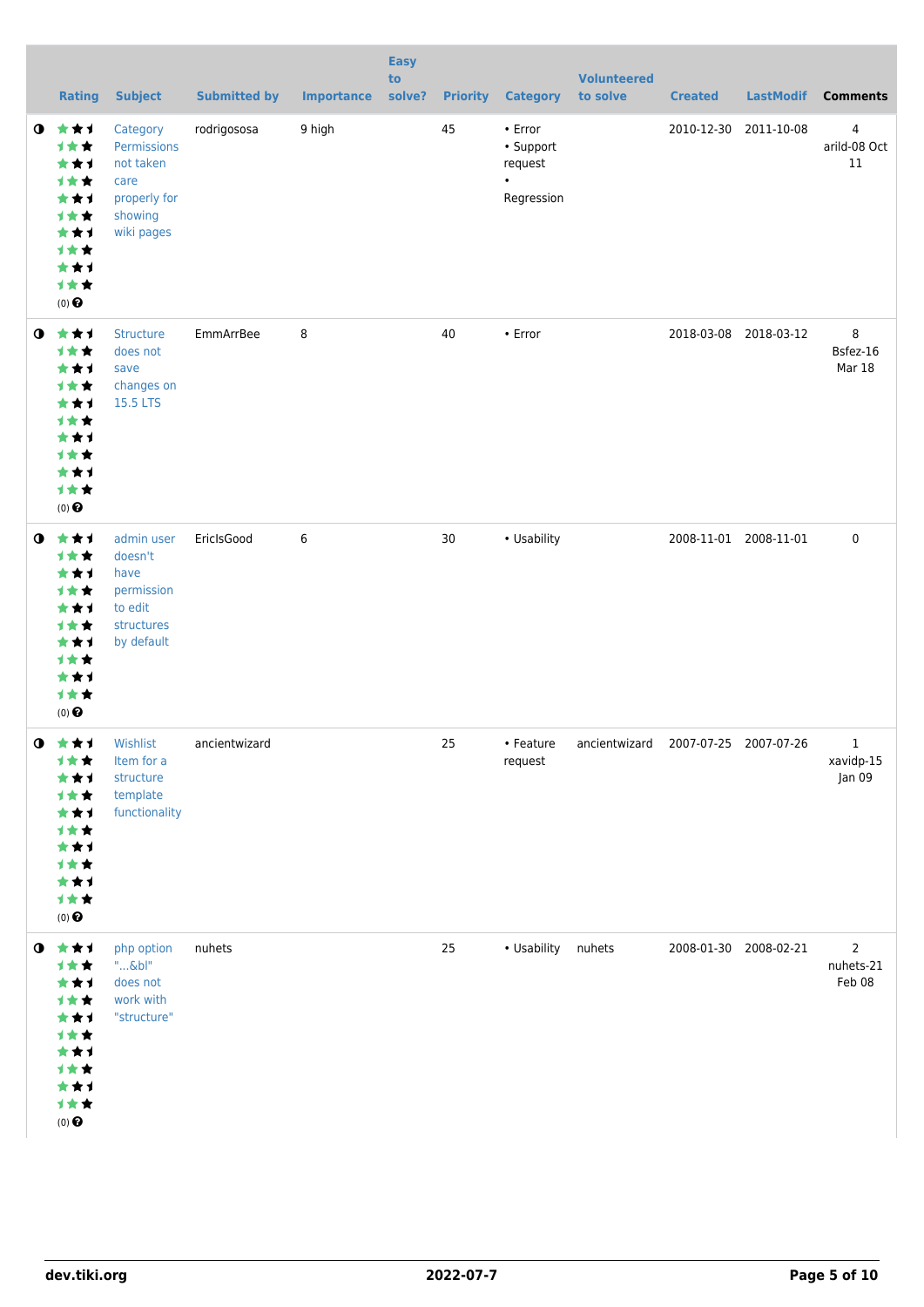|           | <b>Rating</b>                                                                                           | <b>Subject</b>                                                                       | <b>Submitted by</b> | <b>Importance</b> | <b>Easy</b><br>to<br>solve? | <b>Priority</b> | <b>Category</b>         | <b>Volunteered</b><br>to solve | <b>Created</b>        | <b>LastModif</b>      | <b>Comments</b>                    |
|-----------|---------------------------------------------------------------------------------------------------------|--------------------------------------------------------------------------------------|---------------------|-------------------|-----------------------------|-----------------|-------------------------|--------------------------------|-----------------------|-----------------------|------------------------------------|
| $\bullet$ | ***<br>计女女<br>***<br>计女女<br>***<br>计女女<br>***<br>计女女<br>***<br>计女女<br>$(0)$ $\odot$                     | Inheritance<br>of category<br>when<br>creating a<br>child page<br>in a<br>structure  | przemek7bc          |                   |                             | 25              | • Feature<br>request    |                                | 2008-05-05            | 2009-01-15            | $\pmb{0}$                          |
| $\bullet$ | ***<br>计女女<br>***<br>计女女<br>***<br>计女女<br>***<br>计女女<br>***<br>计女女<br>$(0)$ $\odot$                     | Odd<br>feedback<br>messages<br>when<br>creating a<br>page in a<br>structure          | Jonny Bradley       | 4                 | 6                           | 24              | $\bullet$<br>Regression |                                | 2020-02-12 2020-03-15 |                       | $\mathbf{1}$<br>Jyhem-17<br>Feb 20 |
| $\bullet$ | ***<br>计女女<br>***<br>计女女<br>***<br>计女女<br>***<br>计女女<br>***<br>计女女<br>$(0)$ $\odot$                     | <b>TOC</b> and<br><b>MAKETOC</b><br>functionality<br>when using<br>Multiple<br>Print | Nelson Ko           | 4                 |                             | 20              | • Usability<br>• Patch  |                                | 2009-10-04            | 2018-06-07            | 10<br>Chealer9-07<br>Jun 18        |
|           | $0$ $\star\star\star$<br>计女女<br>***<br>计女女<br>***<br>计女女<br>***<br>计女女<br>***<br>计女女<br>$(0)$ $\odot$   | Structure<br>menu does<br>not update<br>after page<br>rename                         | Chris               | 4                 | $\overline{4}$              | 16              | $\cdot$ Bug             |                                |                       | 2021-10-05 2022-03-28 | 2<br>Jyhem-28<br>Mar 22            |
|           | $0$ $\star$ $\star$ $1$<br>计女女<br>***<br>计女女<br>***<br>计女女<br>***<br>计女女<br>***<br>计女女<br>$(0)$ $\odot$ | admin user<br>doesn't<br>have<br>permission<br>to edit<br>structures<br>by default   | EricIsGood          | $\mathbf{3}$      |                             | $15\,$          | • Usability             |                                | 2008-11-01 2008-11-01 |                       | $\mathbf 0$                        |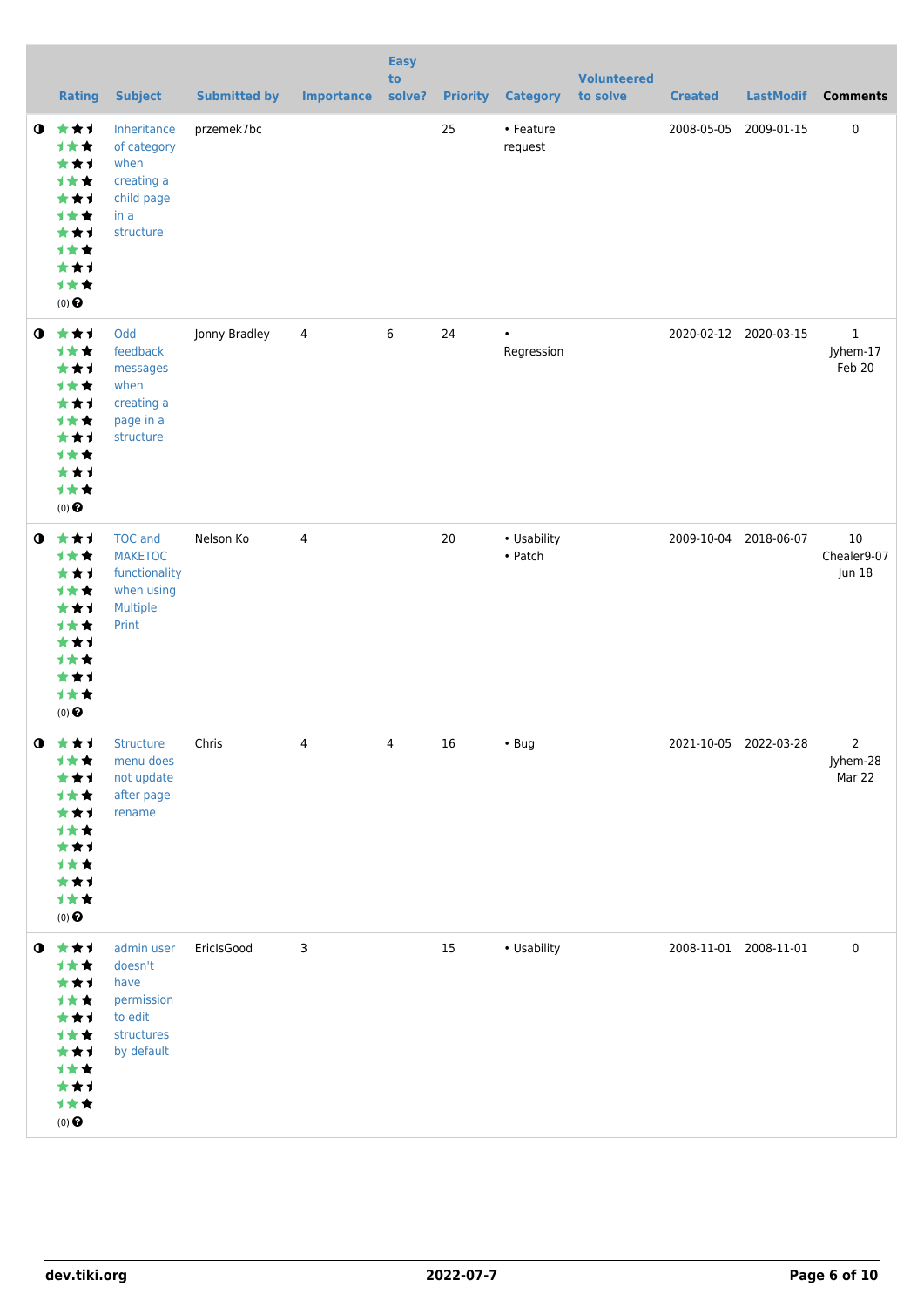### Closed

|           | <b>Rating</b>                                                                                         | <b>Subject</b>                                                                                                     | <b>Submitted by</b> | <b>Importance</b> | <b>Easy</b><br>to<br>solve? | <b>Priority</b> | <b>Category</b>                                                 | <b>Volunteered</b><br>to solve | <b>Created</b> | <b>LastModif</b>      | <b>Comments</b>                |
|-----------|-------------------------------------------------------------------------------------------------------|--------------------------------------------------------------------------------------------------------------------|---------------------|-------------------|-----------------------------|-----------------|-----------------------------------------------------------------|--------------------------------|----------------|-----------------------|--------------------------------|
| O         | ***<br>1★★<br>***<br>计女女<br>***<br>计女女<br>***<br>计女女<br>***<br>计女女<br>$(0)$ $\Theta$                  | Cannot add new page to<br><b>Structure</b>                                                                         | HamletCygar         | $\overline{7}$    |                             | 35              | • Error                                                         | HamletCygar                    | 2007-02-20     | 2009-04-21            | 3<br>Beestje-21 Apr 09         |
| $\bullet$ | ***<br>计女女<br>***<br>1★★<br>***<br>1★★<br>***<br>1★★<br>***<br>计女女<br>$(0)$ $\bigodot$                | "tiki-edit_structure.php"<br><b>Add Pages To Current</b><br>Node list truncates at<br>50 records. Fix<br>included. | mccabem             | 5                 |                             | 25              | $\cdot$ Error<br>• Usability<br>• Patch<br>• Support<br>request | mccabem                        |                | 2007-03-18 2008-10-06 | $\mathbf{1}$<br>shad-02 Apr 08 |
|           | ◎ ★★1<br>1★★<br>***<br>1★★<br>***<br>计女女<br>***<br>计女女<br>***<br>计女女<br>$(0)$ $\bigodot$              | Ability to use a<br>structure as a menu<br>{menu structureId=1}                                                    | homung              | 8                 |                             | 40              | • Feature<br>request                                            | homunq                         |                | 2007-04-05 2010-01-14 | 6<br>marclaporte-29 Apr<br>09  |
| O         | 大大才<br>计女女<br>***<br>计女女<br>***<br>计女女<br>***<br>计女女<br>***<br>计女女<br>$(0)$ $\odot$                   | No "structures"<br>category in this tracker.                                                                       | homung              |                   |                             | 25              | $\cdot$ Error<br>• Dogfood on a<br>*.tiki.org site              | homunq                         |                | 2007-04-05 2007-04-07 | $\pmb{0}$                      |
|           | $0 \star \star \star$<br>计女女<br>***<br>计女女<br>***<br>计女女<br>***<br>计女女<br>***<br>计女女<br>$(0)$ $\odot$ | new pos numbers<br>shown on structure nav<br>for old pages may be<br>non-contiguous on<br>upgrade to 1.10          | Nelson Ko           | 6                 |                             | 30              | $\cdot$ Error                                                   | Nelson Ko                      |                | 2007-06-05 2013-10-20 | $\pmb{0}$                      |
| $\bullet$ | ***<br>计女女<br>***<br>计女女<br>***<br>计女女<br>***<br>计女女<br>***<br>计女女<br>$(0)$ $\pmb{\Theta}$            | i18n: "Best language"<br>feature applied to short<br>list of 2 or more<br>preferred languages<br>(user profile)    | Marc Laporte        | 5                 |                             | 25              | • Feature<br>request                                            | Louis-Philippe<br>Huberdeau    |                | 2007-07-08 2013-11-29 | $\pmb{0}$                      |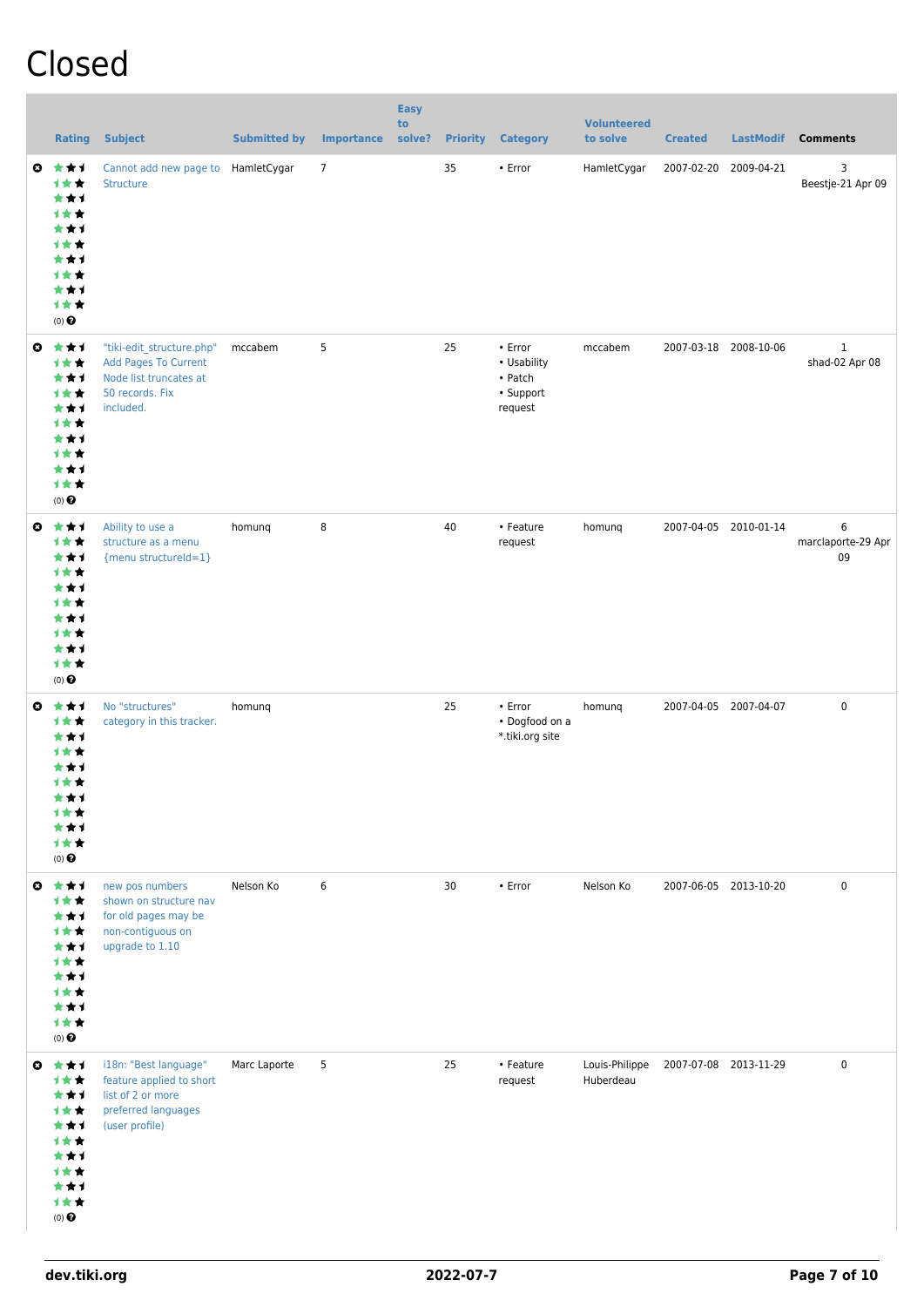|              | <b>Rating</b>                                                                                           | <b>Subject</b>                                                                                              | <b>Submitted by</b>                 | <b>Importance</b> | <b>Easy</b><br>to<br>solve? |    | <b>Priority Category</b>                                                                                                | <b>Volunteered</b><br>to solve              | <b>Created</b>        |                       | LastModif Comments                         |
|--------------|---------------------------------------------------------------------------------------------------------|-------------------------------------------------------------------------------------------------------------|-------------------------------------|-------------------|-----------------------------|----|-------------------------------------------------------------------------------------------------------------------------|---------------------------------------------|-----------------------|-----------------------|--------------------------------------------|
|              | $Q \star \star I$<br>计女女<br>***<br>计女女<br>***<br>计女女<br>***<br>计女女<br>***<br>计女女<br>$(0)$ $\bigodot$    | <b>Duplicate entire</b><br>structure for translation                                                        | Rick Sapir / Tiki 5<br>for Smarties |                   |                             | 25 | • Feature<br>request                                                                                                    | Rick Sapir /<br>Tiki for<br><b>Smarties</b> |                       | 2007-08-13 2008-12-16 | 4<br>marclaporte-10<br>Mar 08              |
| $\bullet$    | ***<br>计女女<br>***<br>计女女<br>***<br>计女女<br>***<br>计女女<br>***<br>计女女<br>$(0)$ $\bigodot$                  | Wiki strucutures show<br>pages, even if user does<br>not have permission to<br>view a page                  | Rick Sapir / Tiki 5<br>for Smarties |                   |                             | 25 | • Error                                                                                                                 |                                             |                       | 2007-11-15 2021-10-31 | $\overline{4}$<br>Bsfez-31 Oct 21          |
|              | ◎ ★★★<br>计女女<br>***<br>计女女<br>***<br>计女女<br>***<br>计女女<br>***<br>计女女<br>$(0)$ $\odot$                   | the link 'remove from<br>this structure' dont<br>appears for any page in<br>'assing permissions to<br>page' | fffialho                            | 5                 |                             | 25 | $\cdot$ Error<br>• Patch                                                                                                | fffialho                                    |                       | 2007-12-18 2021-11-04 | $\mathbf{1}$<br>Bsfez-04 Nov 21            |
| $\mathbf{c}$ | ***<br>计女女<br>***<br>计女女<br>***<br>计女女<br>***<br>计女女<br>***<br>计女女<br>$(0)$ $\odot$                     | Wiki page name Alias                                                                                        | Marc Laporte                        | 9 high            |                             | 45 | • Usability<br>• Feature<br>request<br>$\bullet$<br>Documentation<br>(or Advocacy)<br>• Dogfood on a<br>*.tiki.org site | Louis-Philippe<br>Huberdeau                 | 2008-01-17 2011-10-09 |                       | $\overline{2}$<br>elukac-08 Dec 08         |
|              | $0$ $\star$ $\star$ $1$<br>计女女<br>***<br>计女女<br>***<br>1★★<br>***<br>1★★<br>***<br>计女女<br>$(1)$ $\odot$ | Site Map for visitors and Marc Laporte<br>search engines<br>(Sitemap Protocol)                              |                                     | 8                 | 5                           | 40 | • Feature<br>request                                                                                                    |                                             |                       | 2008-03-09 2017-12-17 | $\overline{7}$<br>marclaporte-17<br>Dec 17 |
|              | ◎ ★★1<br>计女女<br>***<br>1★★<br>***<br>1★★<br>***<br>计女女<br>***<br>计女女<br>$(0)$ $\odot$                   | Make Wiki structures an Marc Laporte<br>optional feature                                                    |                                     | $\overline{7}$    |                             | 35 | • Feature<br>request<br>• Consistency                                                                                   |                                             |                       | 2008-03-10 2010-01-15 | $\pmb{0}$                                  |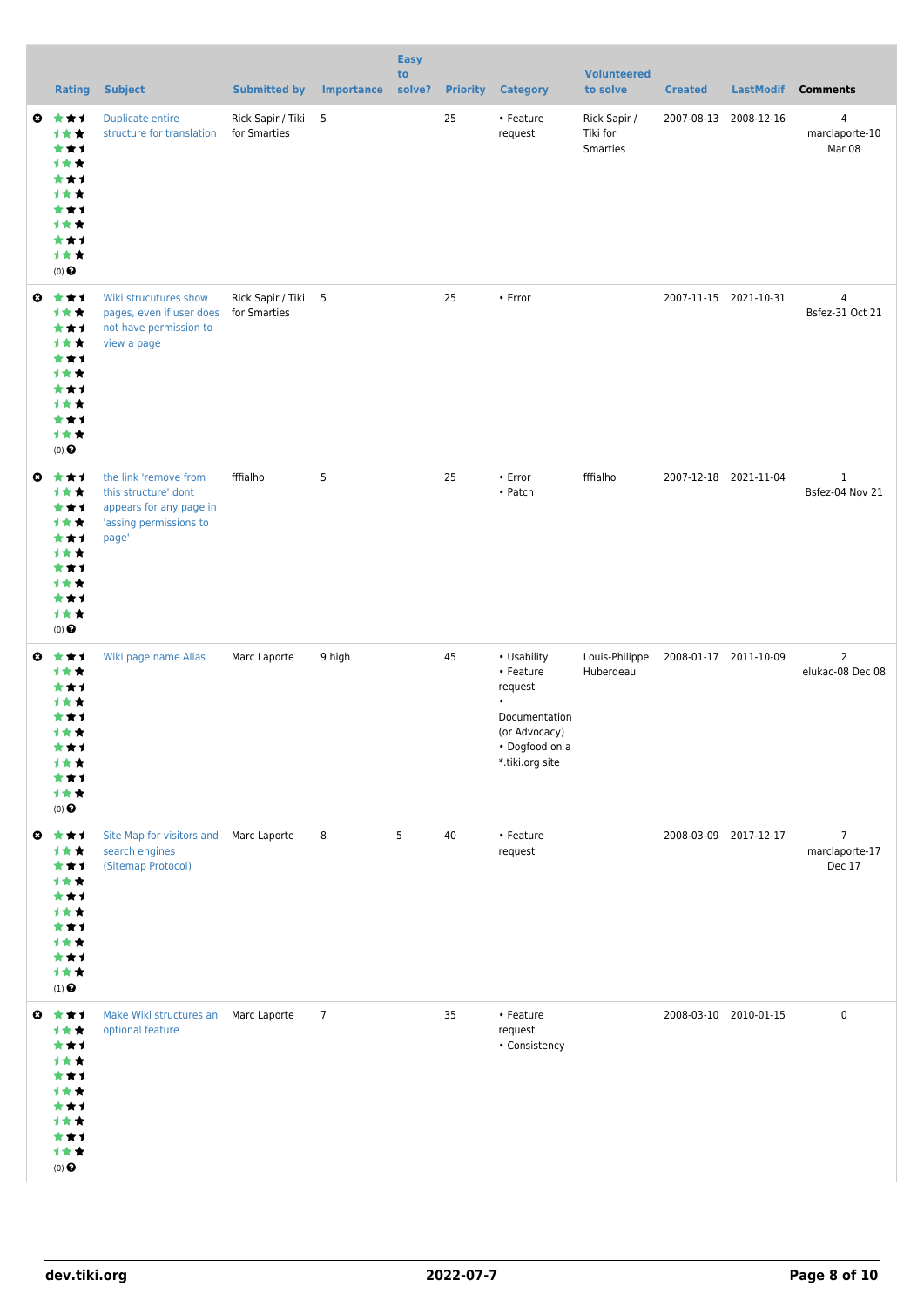|           | <b>Rating</b>                                                                                                         | <b>Subject</b>                                                                                    | <b>Submitted by</b> | Importance     | <b>Easy</b><br>to |    | solve? Priority Category | <b>Volunteered</b><br>to solve | <b>Created</b>        |                       | LastModif Comments                          |
|-----------|-----------------------------------------------------------------------------------------------------------------------|---------------------------------------------------------------------------------------------------|---------------------|----------------|-------------------|----|--------------------------|--------------------------------|-----------------------|-----------------------|---------------------------------------------|
|           | ◎ ★★1<br>1★★<br>***<br>计女女<br>***<br>计女女<br>***<br>计女女<br>***<br>计女女<br>$(0)$ $\pmb{\Theta}$                          | can't create new<br>structure, because<br>structlib has problem                                   | datadev             | $\overline{7}$ |                   | 35 | $\cdot$ Error            |                                |                       | 2008-03-21 2020-02-26 | 4<br>drsassafras-26 Feb<br>20               |
| $\bullet$ | ***<br>计女女<br>***<br>计女女<br>***<br>计女女<br>***<br>计女女<br>***<br>计女女<br>$(0)$ $\bigodot$                                | "tiki-edit_structure.php"<br><b>Add Pages To Current</b><br>Node list truncates at<br>50 records. | shad                | $\overline{7}$ |                   | 35 | • Usability              |                                |                       | 2008-04-03 2009-04-19 | $\pmb{0}$                                   |
|           | ◎ ★★1<br>计女女<br>***<br>计女女<br>***<br>计女女<br>***<br>计女女<br>***<br>计女女<br>$(0)$ $\pmb{\Theta}$                          | <b>Structure creation fails</b>                                                                   | PaulN               | $\overline{7}$ |                   | 35 | • Error                  |                                | 2008-08-08 2017-04-08 |                       | $\mathbf 2$<br>roysharp-06 Jan 09           |
| O         | 女女子<br>计女女<br>***<br>计女女<br>★★★<br>计女女<br>***<br>计女女<br>***<br>计女女<br>$(0)$ $\odot$                                   | permission for list page,<br>strucuture and multiple<br>print                                     | grandsapin1673      |                |                   | 25 | • Regression             |                                |                       | 2008-09-30 2017-04-08 | $\mathbf{1}$<br>grandsapin1673-07<br>Oct 08 |
|           | $0$ $\star$ $\star$ $\star$<br>计女女<br>***<br>计女女<br>***<br>计女女<br>***<br>计女女<br>***<br>计女女<br>$(0)$<br>$\pmb{\Theta}$ | can't create new<br>structure, because<br>structlib has problem<br>(reopen bug #1649)             |                     | $\overline{7}$ |                   | 35 | $\cdot$ Error            |                                |                       | 2008-10-22 2017-06-18 | $\mathbf 0$                                 |
|           | ◎ ★★1<br>计女女<br>***<br>计女女<br>***<br>计女女<br>***<br>计女女<br>***<br>计女女<br>$(0)$<br>$\pmb{\Theta}$                       | Would be very useful if<br>a Structure could be<br>Locked                                         | Geoff Brickell      | 6              |                   | 30 | • Feature<br>request     |                                |                       | 2008-12-16 2016-02-08 | $\pmb{0}$                                   |